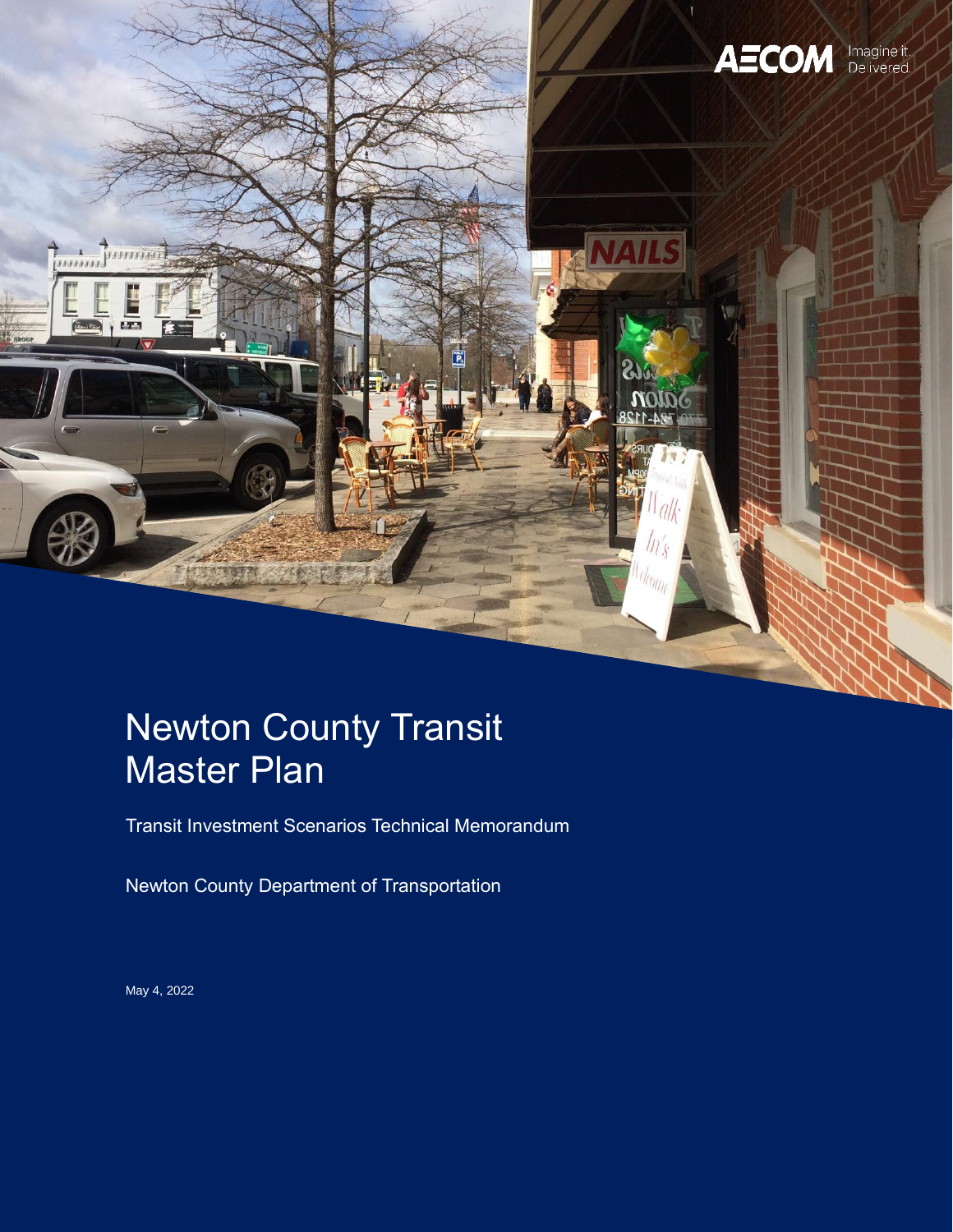Prepared for:



Newton County

Newton County Department of Transportation 65 Piper Road Covington, GA 30014

Prepared by:



AECOM

1360 Peachtree Street NE Atlanta, GA 30309 aecom.com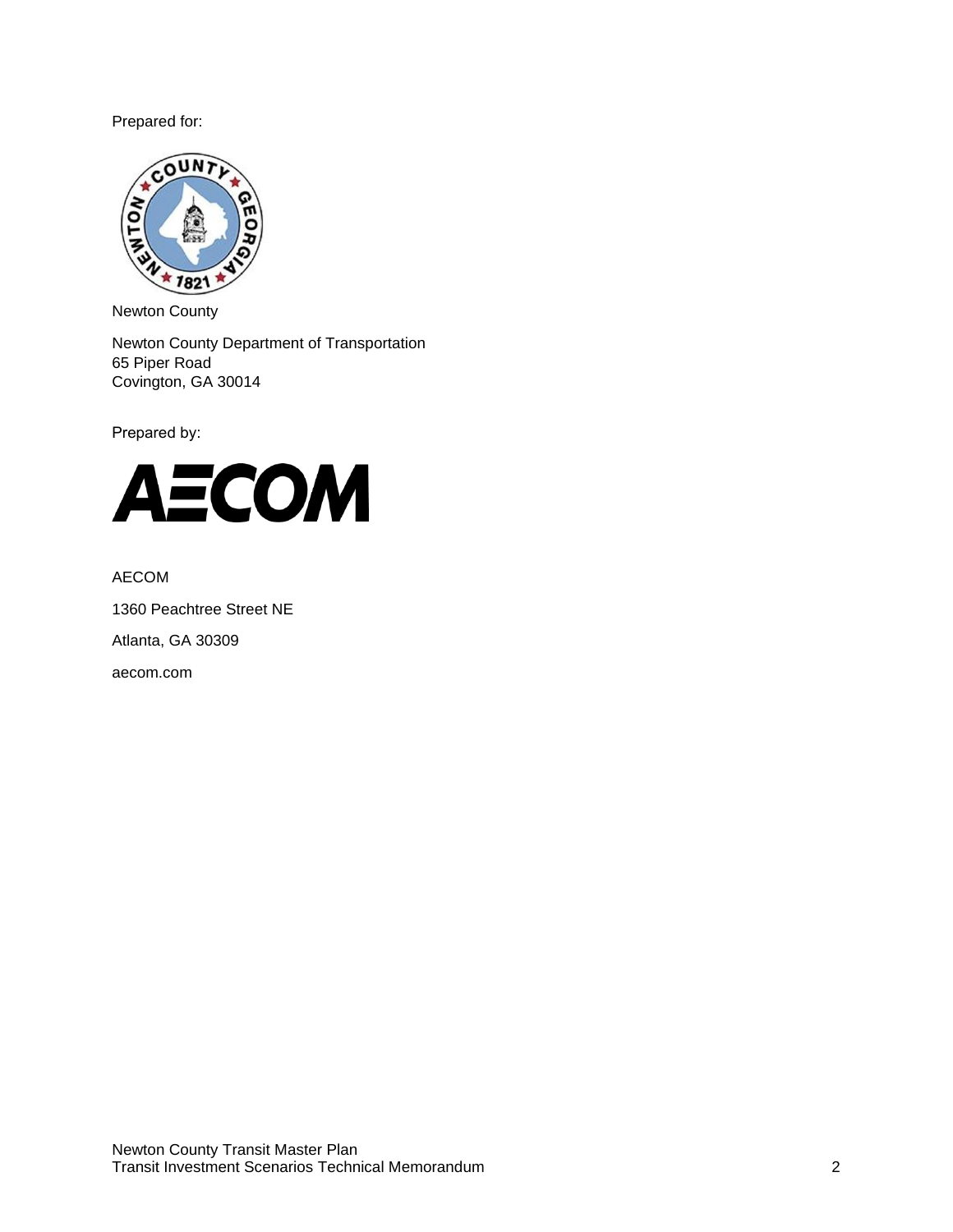# **Contents**

| 1            |     |       |                                                                           |  |
|--------------|-----|-------|---------------------------------------------------------------------------|--|
| $\mathbf{2}$ |     |       |                                                                           |  |
|              | 2.1 |       |                                                                           |  |
|              |     | 2.1.1 | Metropolitan and Statewide Planning - Sections 5303/5304 Programs7        |  |
|              |     | 2.1.2 |                                                                           |  |
|              |     | 2.1.3 |                                                                           |  |
|              |     | 2.1.4 |                                                                           |  |
|              |     | 2.1.5 | Flexible Funding Program - Surface Transportation Program (STP) Funds 10  |  |
|              |     | 2.1.6 | Flexible Funding - Congestion Mitigations and Air Quality (CMAQ) Funds 11 |  |
|              | 2.2 |       |                                                                           |  |
|              | 2.3 |       |                                                                           |  |
| 3            |     |       |                                                                           |  |
| 4            |     |       |                                                                           |  |
|              | 4.1 |       |                                                                           |  |
|              | 4.2 |       |                                                                           |  |
|              | 4.3 |       |                                                                           |  |
|              | 4.4 |       |                                                                           |  |

#### **Tables**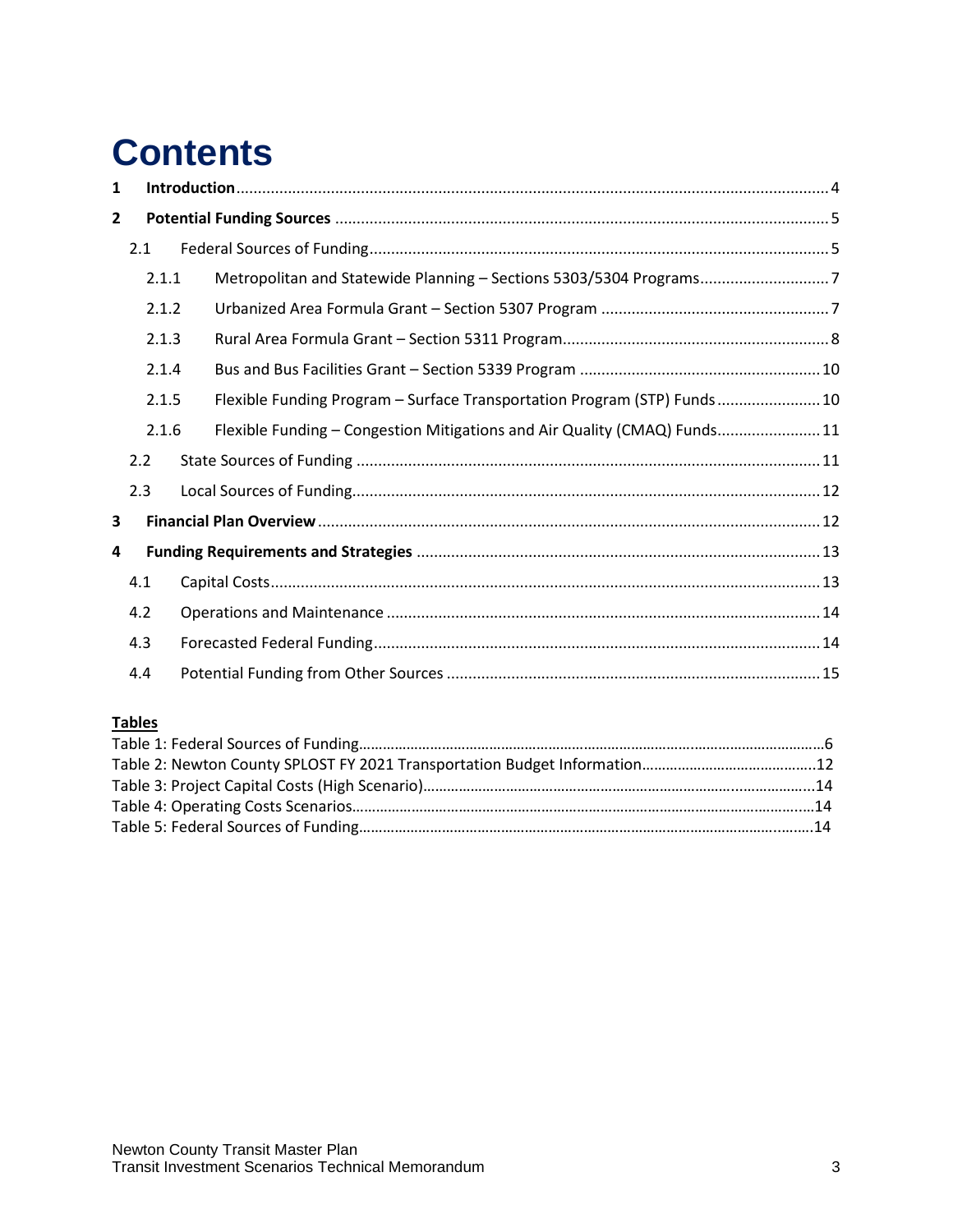## <span id="page-3-0"></span>**1 Introduction**

This report documents potential funding opportunities for transit service in Newton County and includes scenarios outlining the requirements for accessing various state, federal, and local funds that may be available.

This report is organized as follows:

- **Section 1: Financial Plan Overview:** The financial plan has been developed following the service strategies and include high/low specs (minimal and optimum), to reflect these different service levels.
- **Section 2: Potential Funding Sources:** This section discusses federal sources of funding, flexible funding (STP funds), state sources of funding, and local sources of funding available to Newton County to initiate and sustain service.
- **Section 3: Funding Requirements and Strategies:** This section shows the operations and maintenance, capital, and timing assumptions for high/low levels based on the service strategies and forecasted federal funding and local share.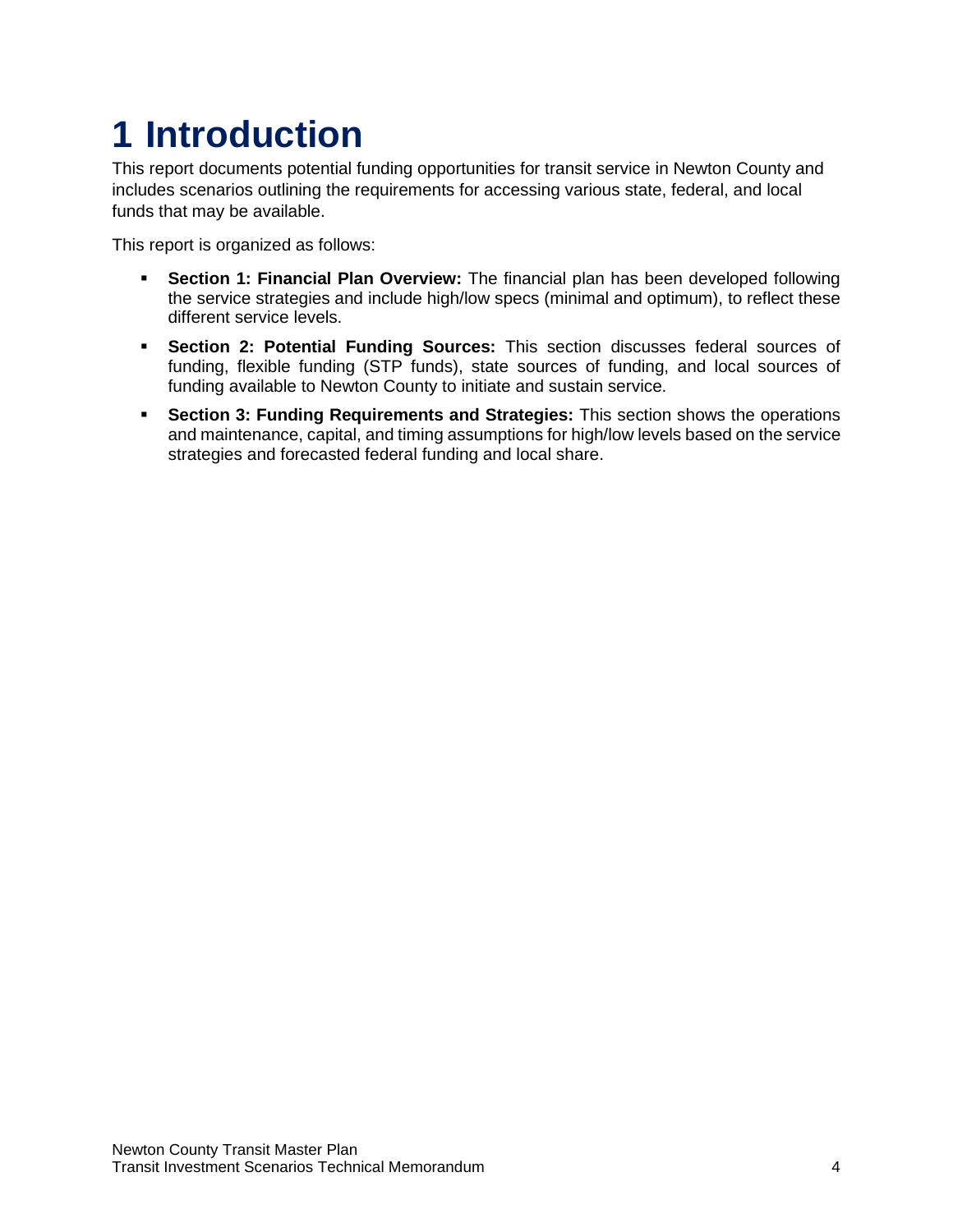# <span id="page-4-0"></span>**2 Potential Funding Sources**

There are several potential sources of funding to initiate and maintain transit service in Newton County. The most common sources used to fund transit service are from federal, state, and local agencies, though in some cases agencies can leverage partnerships and pay-for-service contracts, such as service to a college or job site. These funding sources are explained below.

## <span id="page-4-1"></span>2.1 Federal Sources of Funding

This section evaluates the financial plan for the proposed transit system service. Transit expenditures, capital, operating costs, and funding sources are shown in this chapter. In addition, this chapter includes a discussion of the financial capacity and identifies the financial impact for Newton County of this proposed transit service plan.

In order to fund the transit recommendations, local revenues will be required to provide the necessary local match needed to acquire federal and state funding, which are administered by various state agencies.

Per the definitions of the US Census Bureau, Newton County is divided into rural and urban areas, with the urbanized area lying within the Atlanta Urbanized Area (UZA). Because of this, Newton County would be eligible for the use of both FTA Section 5307 Urbanized Area funding and Section 5311 Rural Area funding. These formula funds are used by almost all transit systems in the United States and represent the largest federal funding sources for their respective service aeras. For large urban areas such as Atlanta, Section 5307 Urbanized Area funding is administered through a designated recipient, in this case it is the Atlanta Regional Transit Link Authority (the ATL). Section 5311 Rural funds are administered by the Georgia Department of Transportation (GDOT) for all rural areas within the state.

FTA sets limits on how much federal funding can be used for transit projects, referred to as the "federal share". The maximum federal share varies among funding programs and expense types. For Newton County, Sections 5307 and 5311 formula funding from the FTA could be used to fund up to 80% of capital investments and between 50% to 75% of operating expenses.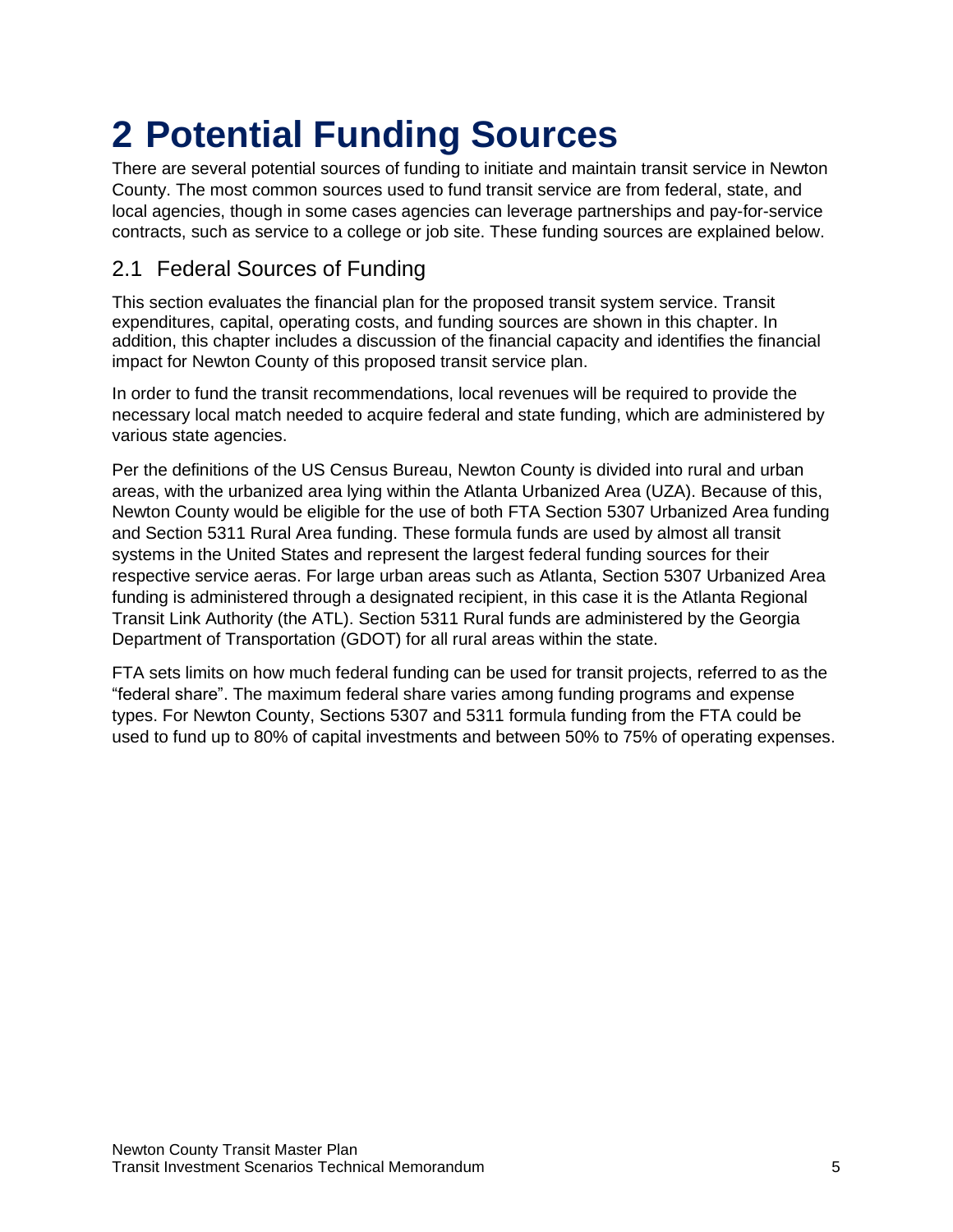provides a summary of the Federal grants, some of which are administered by GDOT, which Newton County is eligible to receive for the financing of an expanded public transportation system. Most all transit systems in the United States receive substantial federal funding. This section provides a summary of the transit funding options available for this UZA. All funding programs include limiting factors related to the eligible recipients and eligible costs, either planning, capital and/or operating costs.

Federal funding is established through legislative program structures and programs maintained in the Infrastructure Investment and Jobs Act (IIJA) and the House Continuing Appropriations Act 2021. The IIJA builds on the previous transportation reauthorization bills, the Fixing America's Surface Transportation (FAST) Act and Moving Ahead for Progress in the 21st Century (MAP-21) Act. IIJA provides substantially more federal funding for formula appropriations but does not make major changes to the regulatory requirements such as eligibility.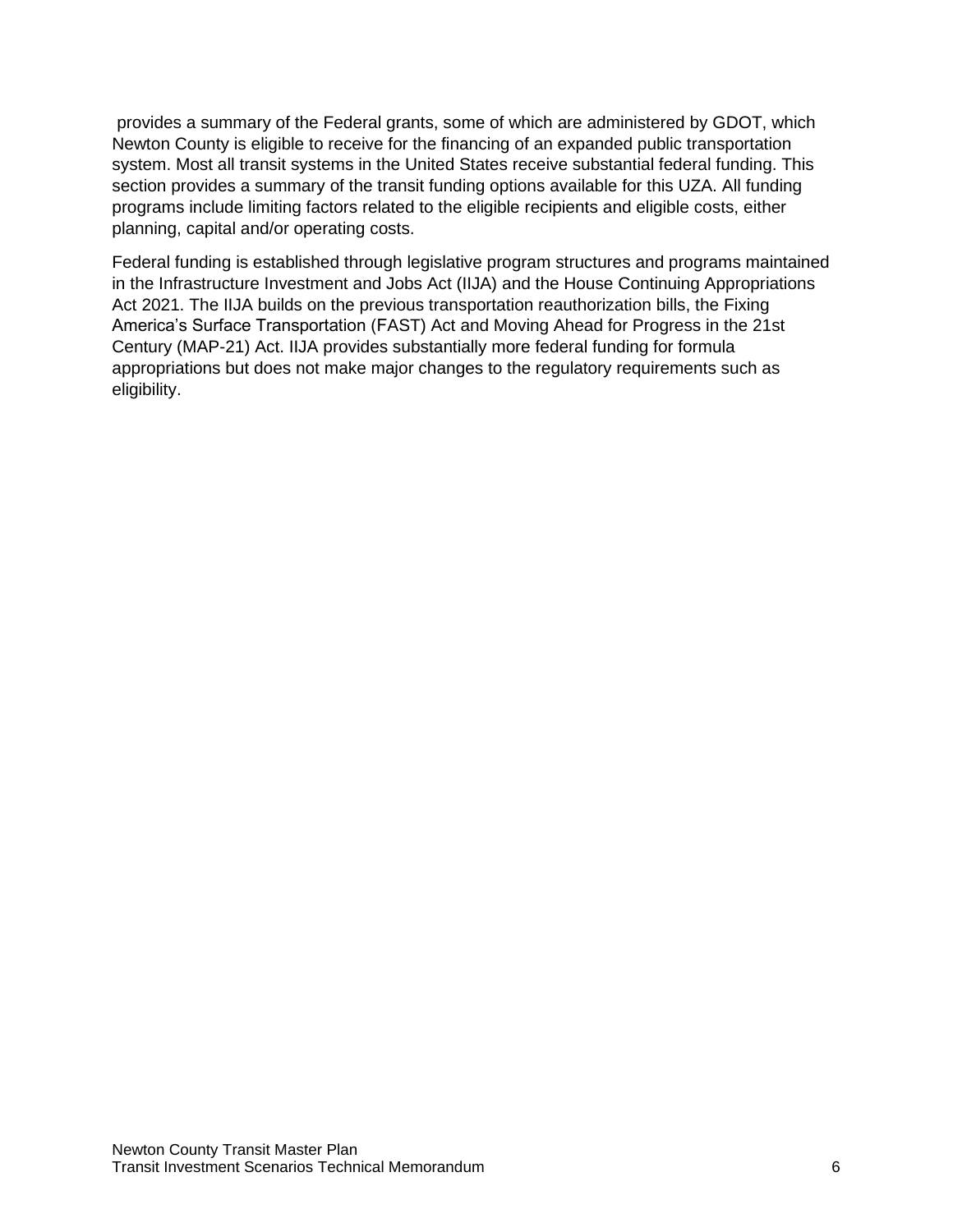## **Table 1: Federal Sources of Funding**

| <b>Administered Federal Aid Grant Programs</b>                                                 |                                                                                                                                                                                             |                                                                                                                                                                                                                                                                   |                                                                                                        |  |  |  |  |  |
|------------------------------------------------------------------------------------------------|---------------------------------------------------------------------------------------------------------------------------------------------------------------------------------------------|-------------------------------------------------------------------------------------------------------------------------------------------------------------------------------------------------------------------------------------------------------------------|--------------------------------------------------------------------------------------------------------|--|--|--|--|--|
| <b>Federal Aid Grant</b><br>Program                                                            | <b>Program Description</b>                                                                                                                                                                  | <b>Eligible Recipients</b>                                                                                                                                                                                                                                        | <b>Matching Ratios</b>                                                                                 |  |  |  |  |  |
| FTA Section 5303, 5304<br>and 5305 - Metropolitan<br>and Statewide Planning<br>formula funding | Supports transit planning<br>expenses.                                                                                                                                                      | Metropolitan Planning<br>$\bullet$<br>Organizations (MPOs)<br>State DOTs<br>$\bullet$                                                                                                                                                                             | Up to 80% of eligible<br>expenses                                                                      |  |  |  |  |  |
| FTA Section 5307 -<br>Urbanized Area formula<br>funding                                        | Supports operating and<br>capital costs of transit<br>operators. Used by the<br>State DOT to fund small<br>urban transit systems.                                                           | Funding is made available<br>to designated recipients,<br>which must be public<br>bodies.                                                                                                                                                                         | Between 50% to 75% of<br>eligible operating<br>expenses.<br>Up to 80% of eligible<br>capital expenses. |  |  |  |  |  |
| FTA Section 5311 - Rural<br>Area Formula funding                                               | Supports operating and<br>capital costs of transit<br>operators in non-<br>urbanized areas.                                                                                                 | State DOTs<br>$\bullet$<br>Federally recognized<br>$\bullet$<br><b>Indian Tribes</b><br>Sub-recipients include<br>state or local government<br>authorities, nonprofit<br>organizations, and<br>operators of public<br>transportation or intercity<br>bus service. | Between 50% to 75% of<br>eligible operating<br>expenses. Up to 80% of<br>eligible capital expenses.    |  |  |  |  |  |
| FTA Section 5339(a) $-$<br><b>Bus and Bus Facilities</b><br>formula grant                      | Provides capital funding to<br>replace, rehabilitate and<br>purchase buses and<br>related equipment and to<br>construct bus-related<br>facilities.                                          | • Designated Recipients<br>of urbanized areas.<br>• State DOTs that operate<br>or allocate funding to<br>fixed-route bus<br>operators.<br>• Sub-recipients include<br>public agencies or<br>private non-profits<br>engaged in public<br>transit.                  | Up to 80% of eligible<br>capital expenses.                                                             |  |  |  |  |  |
| FTA Section 5339(b) -<br><b>Bus and Bus Facilities</b><br>discretionary grant                  | Provides capital funding to<br>replace, rehabilitate and<br>purchase buses and<br>related equipment and to<br>construct bus-related<br>facilities.                                          | • Designated Recipients<br>of urbanized areas.<br>• State DOTs that operate<br>or allocate funding to<br>fixed-route bus<br>operators.<br>• Sub-recipients include<br>public agencies or<br>private non-profits<br>engaged in public<br>transit.                  | Up to 80% of eligible<br>capital expenses.                                                             |  |  |  |  |  |
| Flexible Funding Program<br>- Surface Transportation<br>Program (STP) Funds                    | Provides funding for a<br>wide variety of projects<br>that support operating and<br>capital costs of transit<br>operators. Used by the<br>State DOT to fund small<br>urban transit systems. | Funding is made available<br>to designated recipients,<br>which must be public<br>bodies. Typically, the<br>State DOT is the<br>designated recipient for<br>urbanized areas between<br>50,000 and 200,000.                                                        | Up to 88.5% of eligible<br>capital expenses.                                                           |  |  |  |  |  |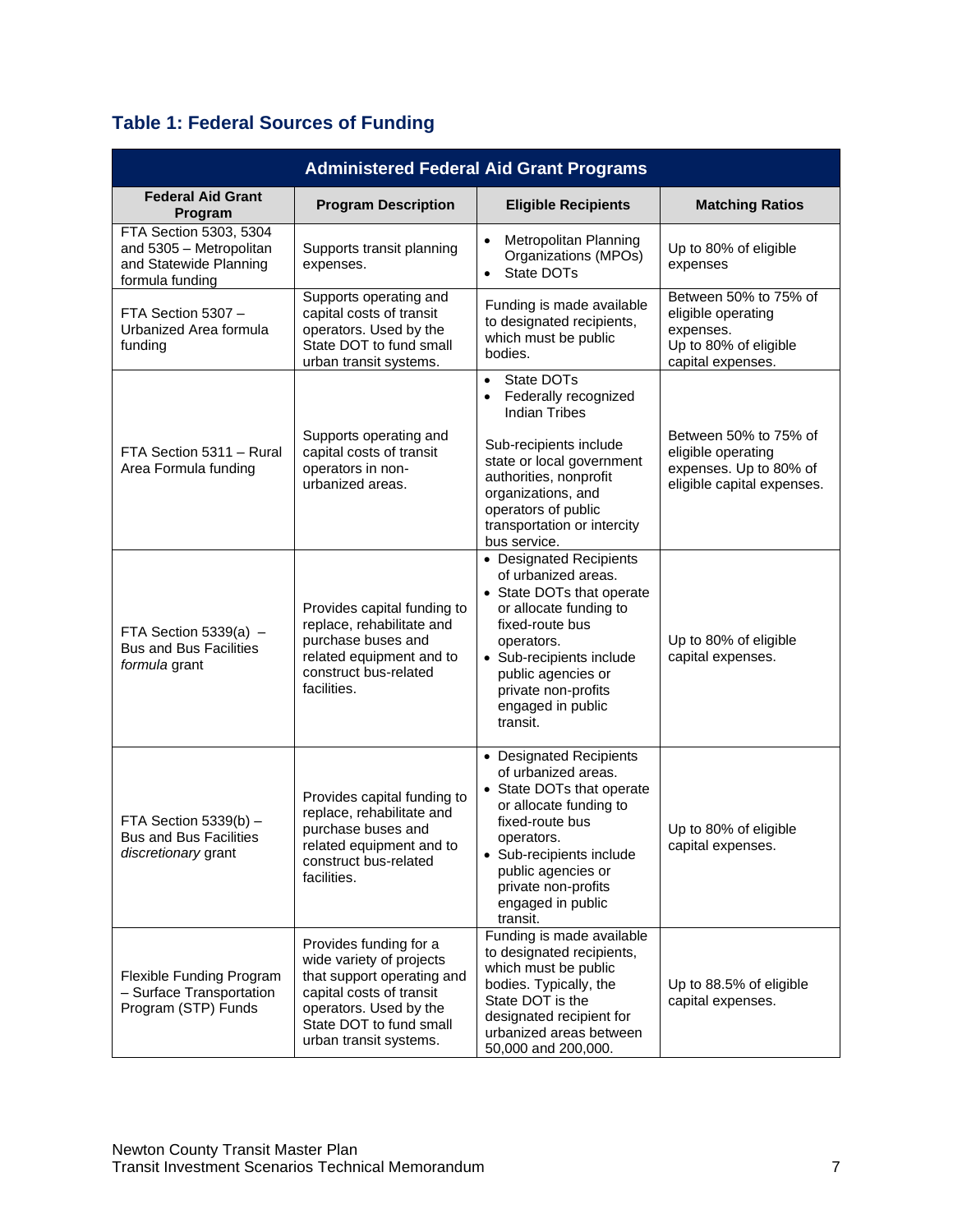Federal funding categories that can be leveraged for transit improvement projects are detailed below.

#### <span id="page-7-0"></span>2.1.1 Metropolitan and Statewide Planning – Sections 5303/5304 Programs

These funds are available for planning activities that:

- Support the economic vitality of the metropolitan area, especially by enabling global competitiveness, productivity, and efficiency;
- **Increase the safety of the transportation system for motorized and non-motorized users;**
- **EXEDENT** Increase the accessibility and mobility of people and for freight;
- **•** Protect and enhance the environment, promote energy conservation, improve the quality of life, and promote consistency between transportation improvements and State and local planned growth and economic development patterns;
- **Enhance the integration and connectivity of the transportation system, across and** between modes, for people and freight;
- **Promote efficient system management and operation; and**
- **Emphasize the preservation of the existing transportation system.**

This funding is allocated to GDOT and then distributed to the MPOs in the state of Georgia through a grant process with FTA. Each specific MPO receives an allocation through a GDOTadministered formula. This funding is generally available to do planning studies related to transit and sometimes to fund transit planning positions or other special projects that will benefit transit in the region.

#### <span id="page-7-1"></span>2.1.2 Urbanized Area Formula Grant – Section 5307 Program

The Section 5307 formula grant provides transit capital, operating and planning assistance to urbanized areas with populations of more than 50,000. This program has the most encompassing eligibility of any federal program providing funding to transit systems. Grant funds are utilized to support the development, maintenance and improvement of public transportation in urbanized areas. Eligible projects fall into three primary categories: Planning Projects, Capital Projects, and Operating Projects.

Planning eligible activities include, but are not limited to:

- Studies relating to management, operations, capital requirements, and economic feasibility;
- Work elements and related activities preliminary to and in preparation for constructing, acquiring, or improving the operation of facilities and equipment;
- Plans and specifications;
- **Exaluation of previously funded projects; and**
- **•** Other similar or related activities before and in preparation for the construction, acquisition, or improved operation of public transportation systems, facilities, and equipment.

Capital projects eligible under the Urbanized Area Formula Program include all projects contained under 49 U.S.C. 5302(3). In general, capital project expenses involve purchasing, leasing, constructing, maintaining, or repairing facilities, rolling stock (i.e., buses or other transit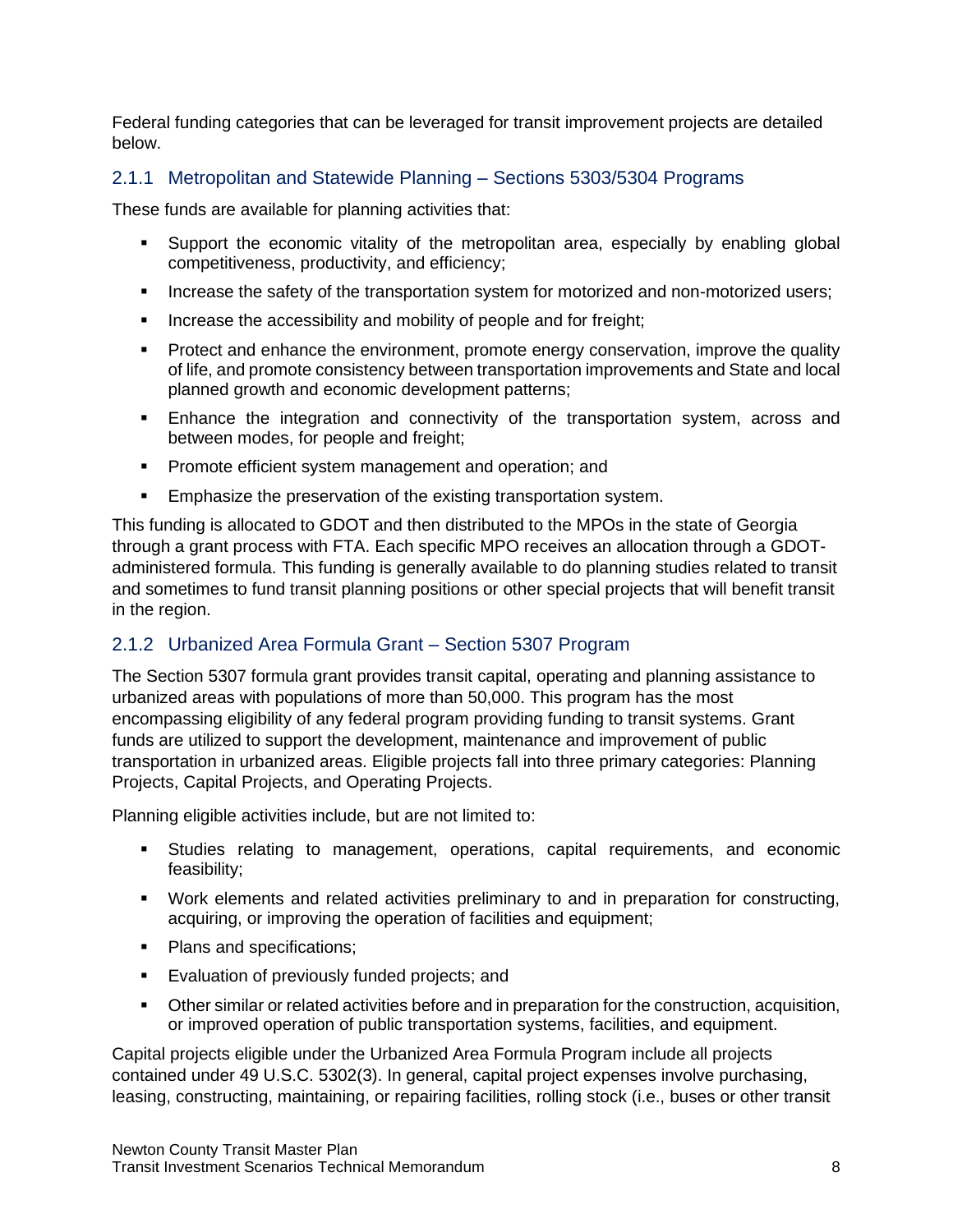vehicles), and equipment for use in a public transportation system. Capital project costs may include all direct costs and indirect costs associated with the project (provided that the grantee has an approved cost allocation plan or indirect cost proposal). It is noted that a listing of eligible projects is not shown here because of the breadth of projects.

Example eligible projects include engineering design and evaluation of transit projects, capital investments in bus and bus-related activities such as replacement and overhaul of buses, rebuilding of buses, crime prevention and security equipment, construction of maintenance and passenger facilities and capital investments in new and existing fixed guideway systems. All preventive maintenance and some Americans with Disabilities Act (ADA) complementary paratransit service costs (10% of the yearly apportionment) are considered eligible.

FTA provides funding to eligible recipients for costs incurred in the operation of public transportation service. In general, operating expenses are those costs necessary to operate, maintain, and manage a public transportation system.

Operating expenses usually include such costs as driver salaries, fuel, and items having a useful life of less than one year. For transit systems in large urban areas such as Atlanta, the amount of federal operating assistance is determined by the number of buses in the transit fleet.

Transit agencies operating a large number of vehicles are not allowed to use FTA formula funds for operating assistance. However, agencies that operate 75 or fewer buses may use up to 75% of Section 5307 funds for operating assistance.

Local match is required for any Section 5307 project and can vary from 10% - 50% depending on the type of project. The federal share for planning and capital projects that receive funding under the Section 5307 Program may not exceed 80 percent of the project cost. There are several notable exceptions in which the federal share may exceed 80 percent for certain projects related to ADA, Clean Air Act, and certain bicycle projects as follows:

- **Vehicles:** The federal share is 85 percent for the acquisition of vehicles for purposes of complying with or maintaining compliance with the Americans with Disabilities Act of 1990 (ADA; *42 U.S.C. 12101 et seq.*) or the Clean Air Act (CAA; *42 U.S.C. 7401 et seq*.).
- **Vehicle-Related Equipment and Facilities**: The federal share for project costs for acquiring vehicle-related equipment or facilities (including clean fuel or alternative fuel vehicle-related equipment or facilities) for purposes of complying or maintaining compliance with the CAA, or required by the ADA, is 90 percent.

#### <span id="page-8-0"></span>2.1.3 Rural Area Formula Grant – Section 5311 Program

The Formula Grants for Rural Areas program provides capital, planning, and operating assistance to state departments of transportation (DOT) to support public transportation in rural areas with populations of less than 50,000, where many residents often rely on public transit.

The FTA Section 5311 program supports both the maintenance of existing public transportation services and the expansion of those services through the program goals of:

Enhancing access in rural areas to health care, shopping, education, employment, public services, and recreation.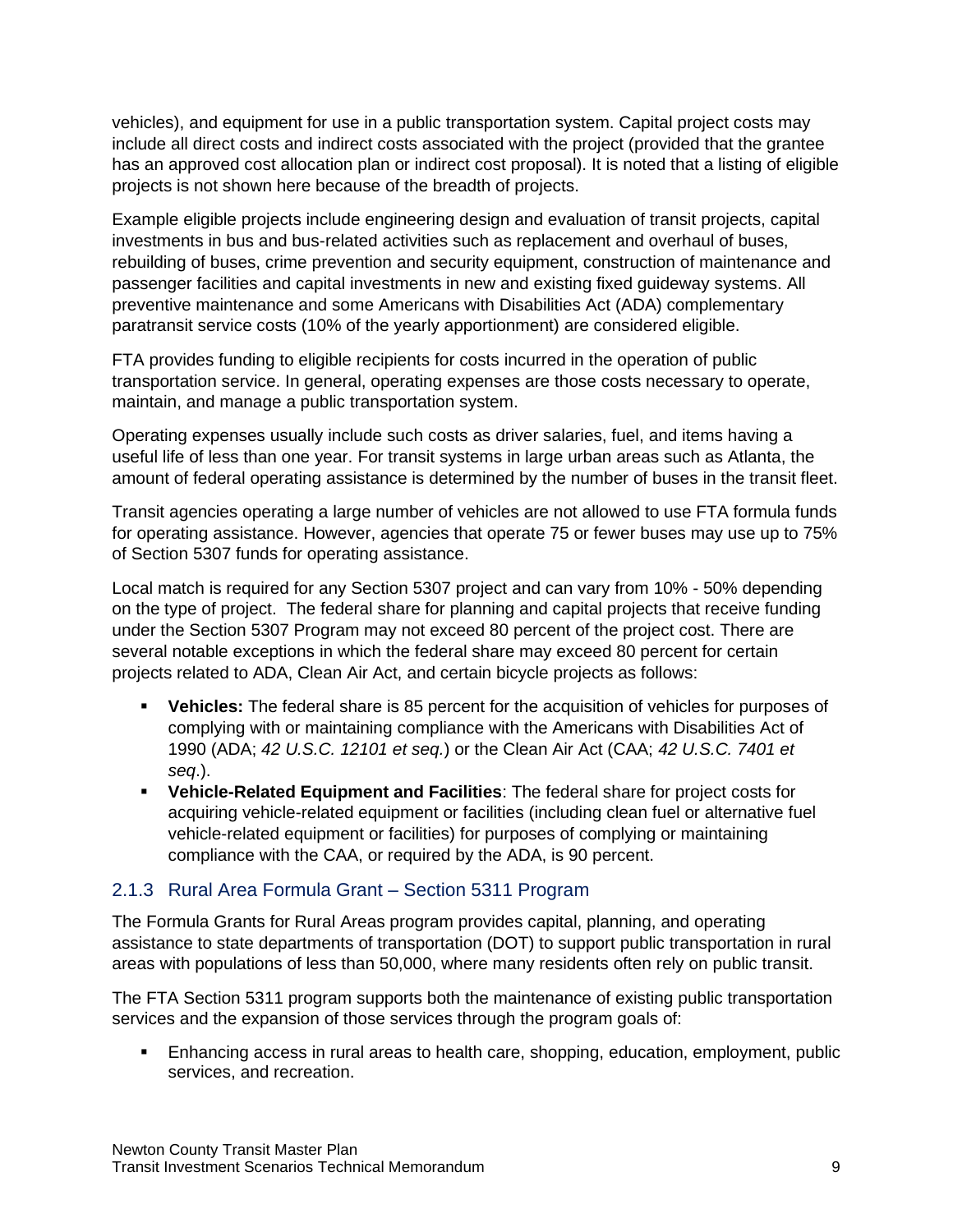- Assisting in the maintenance, development, improvement, and use of public transportation systems in rural areas.
- Encouraging and facilitating the most efficient use of all transportation funds used to provide passenger transportation in rural areas through the coordination of programs and services.
- Providing financial assistance to help carry out national goals related to mobility for all, including seniors, individuals with disabilities, and low-income individuals.
- **■** Increasing availability of transportation options through investments in intercity bus services.
- Assisting in the development and support of intercity bus transportation.
- Encouraging mobility management, employment-related transportation alternatives, joint development practices, and transit-oriented development.
- Providing for the participation of private transportation providers in rural public transportation.

Because Section 5311 funds are reserved for rural transportation, any transit trip funded through Section 5311 must either begin or end within an area designated as rural by the US Census Bureau. Jurisdictions that contain both rural and urbanized areas must take steps to ensure that Section 5311 funds are not used to provide "urban-to-urban" trips; this is usually accomplished by using separate vehicles for each trip type, or by operating parallel urban and rural transit systems.

The Section 5311 program also provides funding for state and national training and technical assistance through the Rural Transportation Assistance Program (RTAP). Funds may be used for capital, operating, and administrative assistance to state agencies, local public bodies, Indian tribes, and non-profit organizations, and operators of public transportation services. The maximum FTA share for operating assistance is 50 percent of the operating costs.

Funds in the FTA Section 5311 program have a very wide compass of eligibility. Eligible capital expenses include the acquisition, construction, and improvement of public transit facilities and equipment needed for a safe, efficient, and coordinated public transportation system, as well as certain other expenses classified as capital in Section 5302(3). Operating expenses are those costs directly related to system operations. At a minimum, states must consider the following items as operating expenses: fuel, oil, drivers' salaries and fringe benefits, dispatcher salaries and fringe benefits, and licenses.

The governor designates a state agency that will have principal authority and responsibility for administering the FTA Section 5311 program. For Georgia, the agency given charge over the FTA Section 5311 program is GDOT's Division of Intermodal. Specifically, the role of the state agency is to do the following:

- Document the state's procedures in a state management plan;
- Notify eligible local entities of the availability of the program;
- Plan for future transportation needs and ensure integration and coordination among diverse transportation modes and providers;
- Solicit applications from transit providers;
- **•** Develop project selection criteria;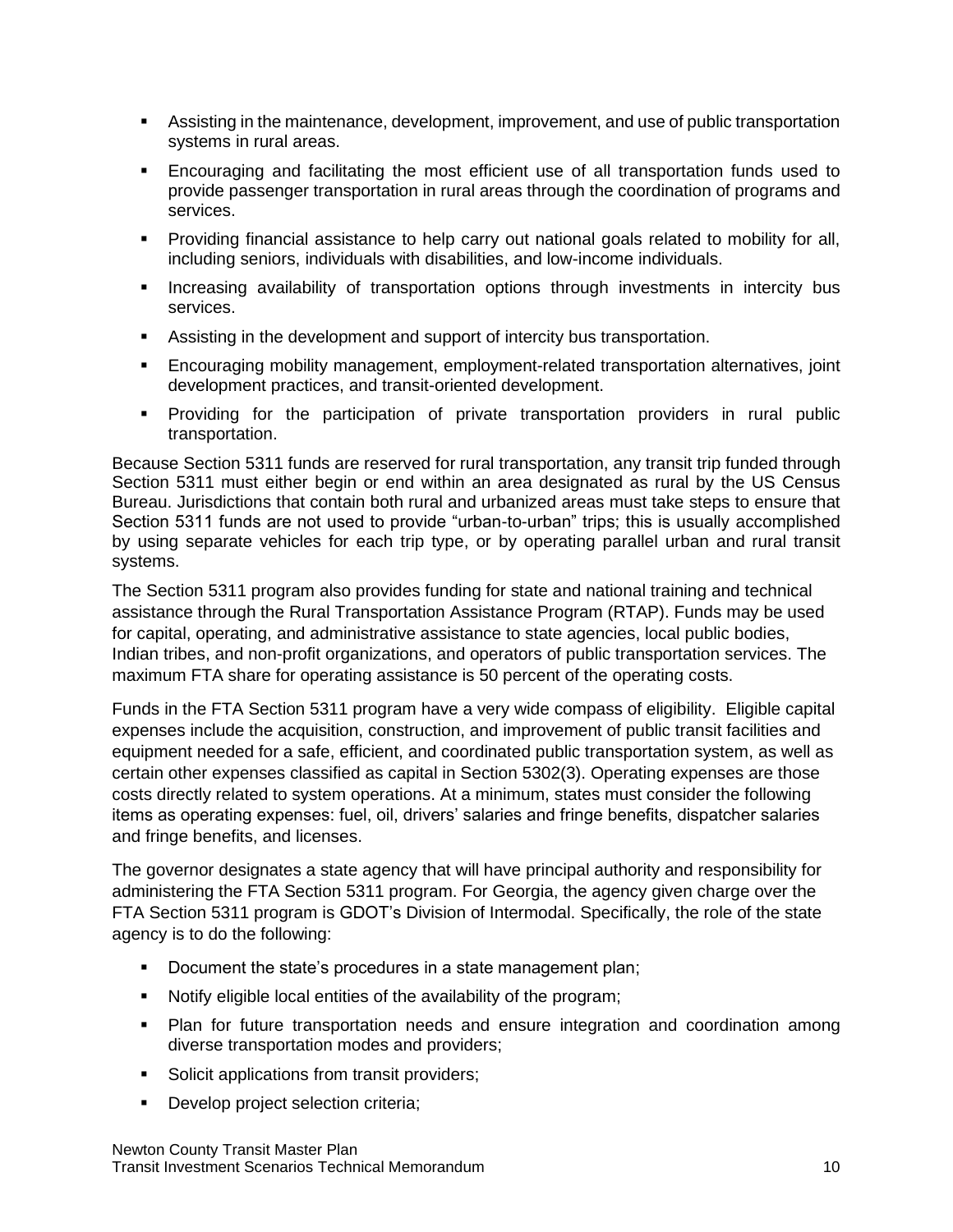- Review and select projects for approval;
- **EXECT** Forward an annual program of projects and grant application to FTA;
- Certify eligibility of applicants and project activities;
- **Ensure compliance with federal requirements by all sub-recipients;**
- Monitor local project activity;
- Oversee project audit and closeout;
- **EXTER** File a NTD report each year for itself and each sub-recipient;

#### <span id="page-10-0"></span>2.1.4 Bus and Bus Facilities Grant – Section 5339 Program

The Bus and Bus Facilities is a formula grant program created by MAP-21 legislation which replaced the previous Section 5309 discretionary Bus and Bus Facilities program. This capitalonly program provides funding to replace, rehabilitate, and purchase buses and related equipment, and to construct bus-related facilities.

Distribution of this grant is formula based and requires a 20% local match. A portion of the total Section 5339 program has been also set aside as a discretionary pot of funding through the IIJA. These competitive grants also provide additional federal resources to state DOTs and designated and direct recipients to replace, rehabilitate and purchase buses and related equipment and to construct facilities including technological changes or innovations to modify low or no emission vehicles or facilities. Note that despite the Section 5339 supporting capital only expenditures, preventive maintenance is not an eligible activity. A sub-program, the Low- or No-Emission Vehicle Program, provides competitive grants for projects that support the purchase or rehab of those specified vehicles. These funds will flow directly from GDOT based on capital projects applications.

#### <span id="page-10-1"></span>2.1.5 Flexible Funding Program – Surface Transportation Program (STP) Funds

The STP program provides a national annual appropriation to the Federal Highway Administration (FHWA). This funding has a broad project eligibility and funding may be used for projects to preserve or improve conditions and performance on any Federal-aid highway, bridge project on any public road, facilities for non-motorized transportation, transit capital projects and public bus terminals and facilities. This program funding can also be "flexed" to FTA for use by transit agencies. Once flexed to FTA, the funds generally follow the regulations and eligibility of Section 5307 funding.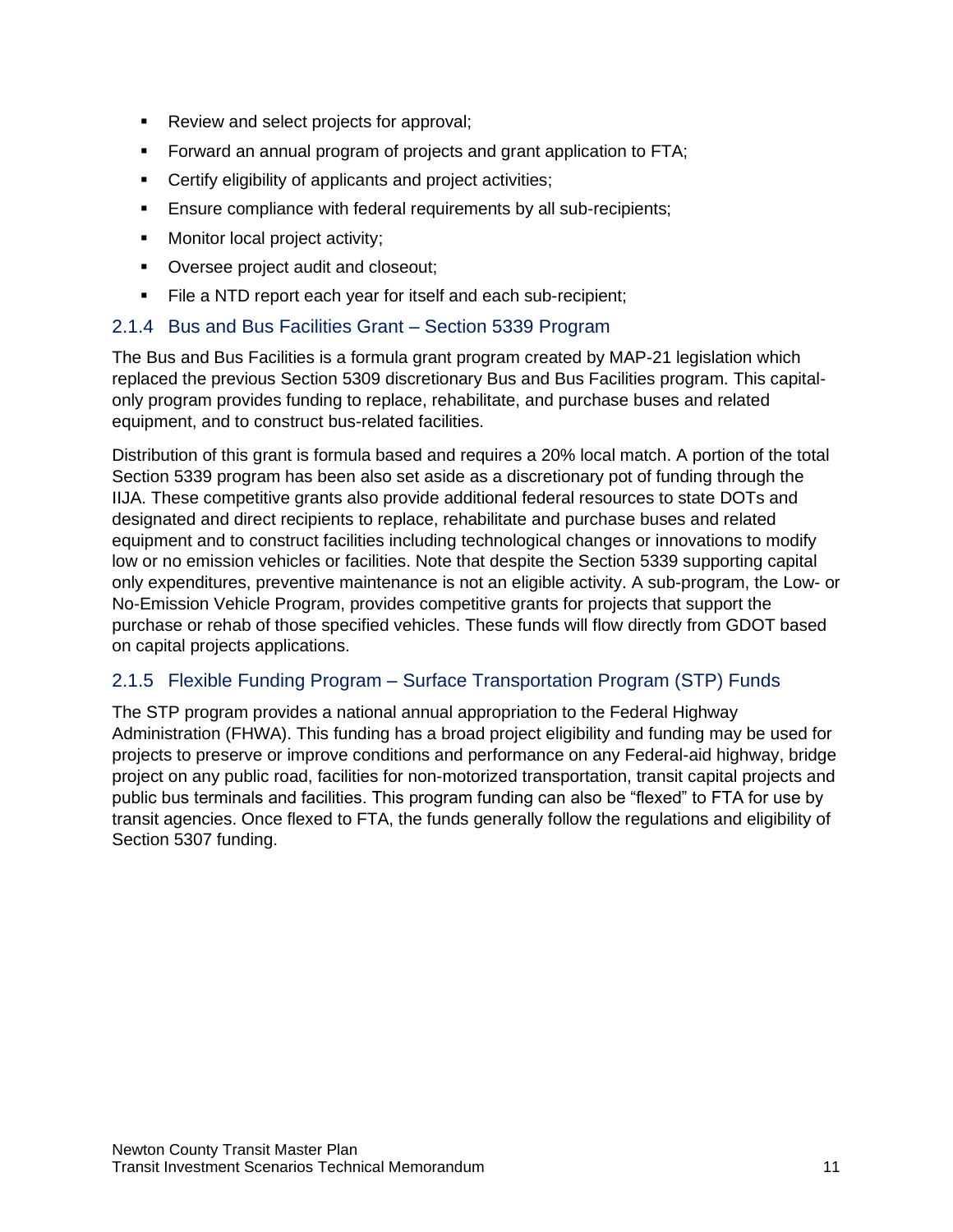#### <span id="page-11-0"></span>2.1.6 Flexible Funding – Congestion Mitigations and Air Quality (CMAQ) Funds

The FAST Act continued the CMAQ program to provide a flexible funding source to State and local governments for transportation projects and programs to help meet the requirements of the Clean Air Act. Funding is available to reduce congestion and improve air quality for areas that do not meet the National Ambient Air Quality Standards for ozone, carbon monoxide, or particulate matter (nonattainment areas) and for former nonattainment areas that are now in compliance (maintenance areas).

Funds may be used for a transportation project or program that is likely to contribute to the attainment or maintenance of a national ambient air quality standard, with a high level of effectiveness in reducing air pollution, and that is included in the metropolitan planning organization's (MPO's) current transportation plan and transportation improvement program (TIP) or the current state transportation improvement program (STIP) in areas without an MPO.

### <span id="page-11-1"></span>2.2 State Sources of Funding

Currently, the state of Georgia provides approximately \$1.7 million per year to fund transit activities through the Georgia Department of Transportation (GDOT)<sup>1</sup>. These funds come from the state's general fund and not a transit-specific funding source. These funds are used to provide a portion of the 20% local match needed to leverage federal capital funding programs and could be used to assist in the purchase of vehicles in a potential Newton County transit system.

The State of Georgia also provides between \$10 million and \$14 million in annual assistance for the operation of metro Atlanta's Xpress commuter bus system. These funds have traditionally been allocated from the State's General Fund.

In April of 2020, the state of Georgia began assessing a fee on for-hire ground transportation providers, such as taxis and Transportation Network Companies (TNCs) like Uber and Lyft. The revenues generated from these trips are to be appropriated for transit projects. Providers are to pay 50 cents per trip or 25 cents per shared or pooled ride; these rates may be adjusted annually for inflation and cost-of-living changes. Funds are held in the Georgia Transit Trust Fund.

Transit projects can also seek funding allocations from the Georgia Transportation Trust Fund, though transit allocations may only make up 10% of the fund's annual allocations. These funds are collected through Georgia's alternative fuels taxes and hotel fees.

These two trust funds, created by 2021's House Bill 511, are intended to replace contributions to transit that were typically made through allocations from the state's General Fund. By using these trust funds, state investment is expected to be more consistent in the coming years.

*<sup>1</sup> Source: GDOT FY2021-2024 Statewide Transportation Improvement Program*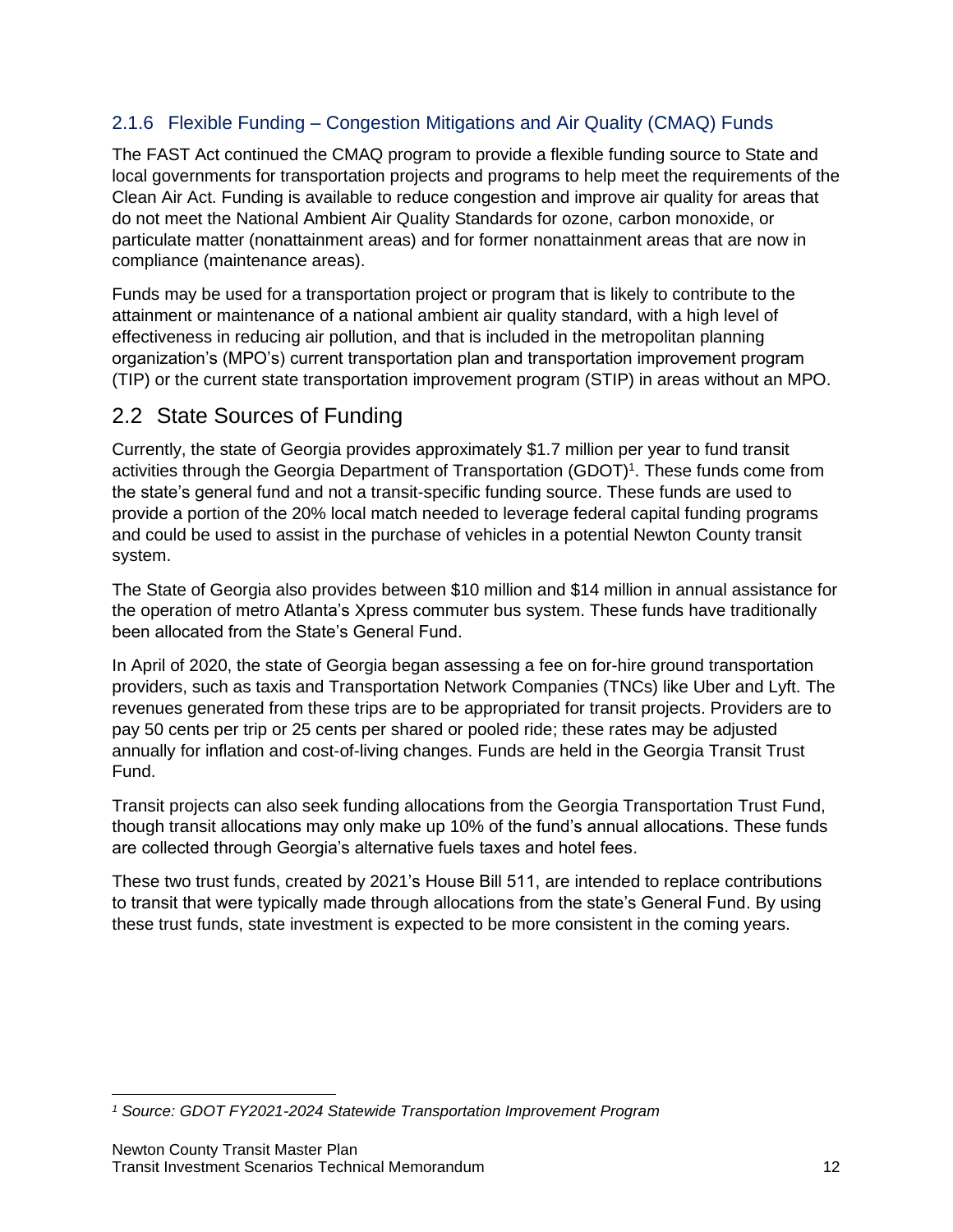## <span id="page-12-0"></span>2.3 Local Sources of Funding

Newton County funds most transportation projects and programs through three SPLOST funds: 2005, 2011, and 2017. The 2017 SPLOST is currently being collected, whereas the 2005 and 2011 SPLOST funds are no longer in place. The transportation balances for the two older SPLOST funds were budgeted to be exhausted in FY 2021. For FY 2021, \$12,527 from the 2005 SPLOST and \$89,385 from the 2011 SPLOST were expended.

For the 2017 SPLOST, the FY 2021 budget projected a total of \$11,704,200 in collections, of which \$3,309,726 were budgeted for transportation purposes. \$1,250,000 was budgeted to be spent on transportation projects in FY 2021. **[Table 2](#page-12-2)** below provides more detail on the transportation fund for the 2017 SPLOST.

| <b>Fiscal Year</b> | <b>Beginning</b><br><b>Balance</b> | <b>Budgeted</b><br><b>Collections</b> | <b>Proposed</b><br><b>Expenditures</b> | <b>Proposed End-of-</b><br><b>Year Balance</b> |
|--------------------|------------------------------------|---------------------------------------|----------------------------------------|------------------------------------------------|
| FY2019             | \$3,055,132                        | \$3,055,132                           | \$0                                    | \$6,110,264                                    |
| FY2020             | \$6,661,064                        | \$3,309,726                           | \$1,250,000                            | \$8,720,791                                    |
| FY2021             | \$10,095,018                       | \$3,309,726                           | \$1,250,000                            | \$12,154,744                                   |

#### <span id="page-12-2"></span>**Table 2: Newton County SPLOST FY 2021 Transportation Budget Information**

*Source: Newton County FY 2021 Adopted Budget Book*

For FY 2022, Newton County has budgeted \$5.1 million for Public Works expenditures, which would include transportation expenditures. Newton County leadership is currently planning for a continuation of the 2017 SPLOST Program starting in FY2023, pending voter approval in a November 2022 referendum.

Newton County also collects impact fees, a portion of which may be used for road projects. The FY 2021 budget projected \$525,000 in annual impact fee revenues for the transportation fund. There are no budgeted FY 2021 expenditures for this fund.

## <span id="page-12-1"></span>**3 Financial Plan Overview**

The financial plan has been developed based on the scenarios discussed in the Service Strategies Technical Memorandum. There are two scenarios considered, the High Scenario, where total costs are calculated based on optimum level of service, and the Low Scenario, where costs were calculated based on minimal level of service.

Federal funding is considered to offset the costs of acquiring capital items and operating costs. Section 5307 Urban and Section 5311 Rural have been considered for the development of the scenarios. Capital items are paid with federal funds the first year, but additional funding sources will be required to cover the costs in subsequent years, in particular in the high scenario.

The scenarios considered the initial cost, or subsidy, and applies the funding available for operations using Section 5307, Section 5311, and local matches, including fare revenues. Inflation is considered year to year for all costs and funding. The high and low criteria are applied to all costs and funding sources and sources of revenue.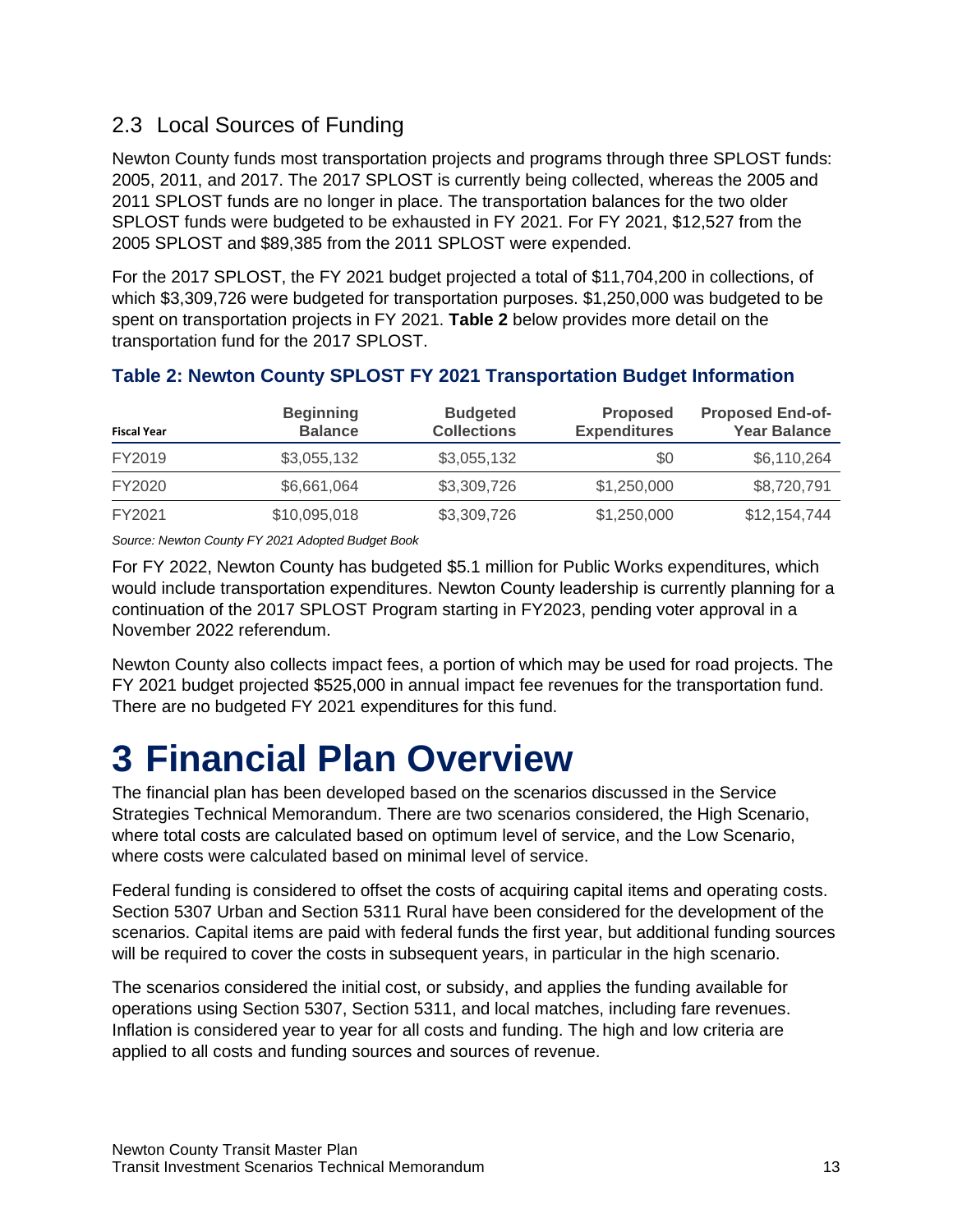The financial plan provides budget projections using the transit projects recommended in the Service Strategies Technical Memorandum and considers service over the next 20 years. The projects and their respective timeframes are:

#### **Near-term (1-5 years):**

- Countywide Demand Response Service
- Covington to Conyers Shuttle Service
- Covington Park-and-Ride to East Conyers Park-and-Ride Shuttle
- Downtown Covington Circulator Service

#### **Mid-term (6 – 10 years):**

- **Extension of ATL Xpress Regional Commuter Service**
- **■** Microtransit Service

#### **Long-term (10+ years):**

- Northeast Covington Fixed-Route Bus Service
- Porterdale Fixed Route Bus Service

Initial capital costs are considered in the plan, along with replacement costs that the agency will incur when capital assets reach the end of their useful life.

## <span id="page-13-0"></span>**4 Funding Requirements and Strategies**

Funding requirements have been made for capital and operational costs. The financial plan makes timing assumptions, such as when new services are occurring and when capital items need to be acquired. The financial plan also includes replacement costs for rolling stock, as vehicles make up the largest capital expenses a transit agency will need to cover.

## <span id="page-13-1"></span>4.1 Capital Costs

The capital costs have been developed for each one of the scenarios and include the cost of replacing the rolling stock as service continues and new service is implemented.

In the first year, the assumption is that Section 5307 and Section 5311 will be used to acquire rolling stock, software, shelters, and equipment. These funds will not be available for the following years for Section 5307, and some funds could be available from Section 5311 to offset some of the costs. However, it is common practice for GDOT to assist with acquisition of Section 5311 rolling stock, therefore the assumptions of using Section 5307 and Section 5311 funds are maintained.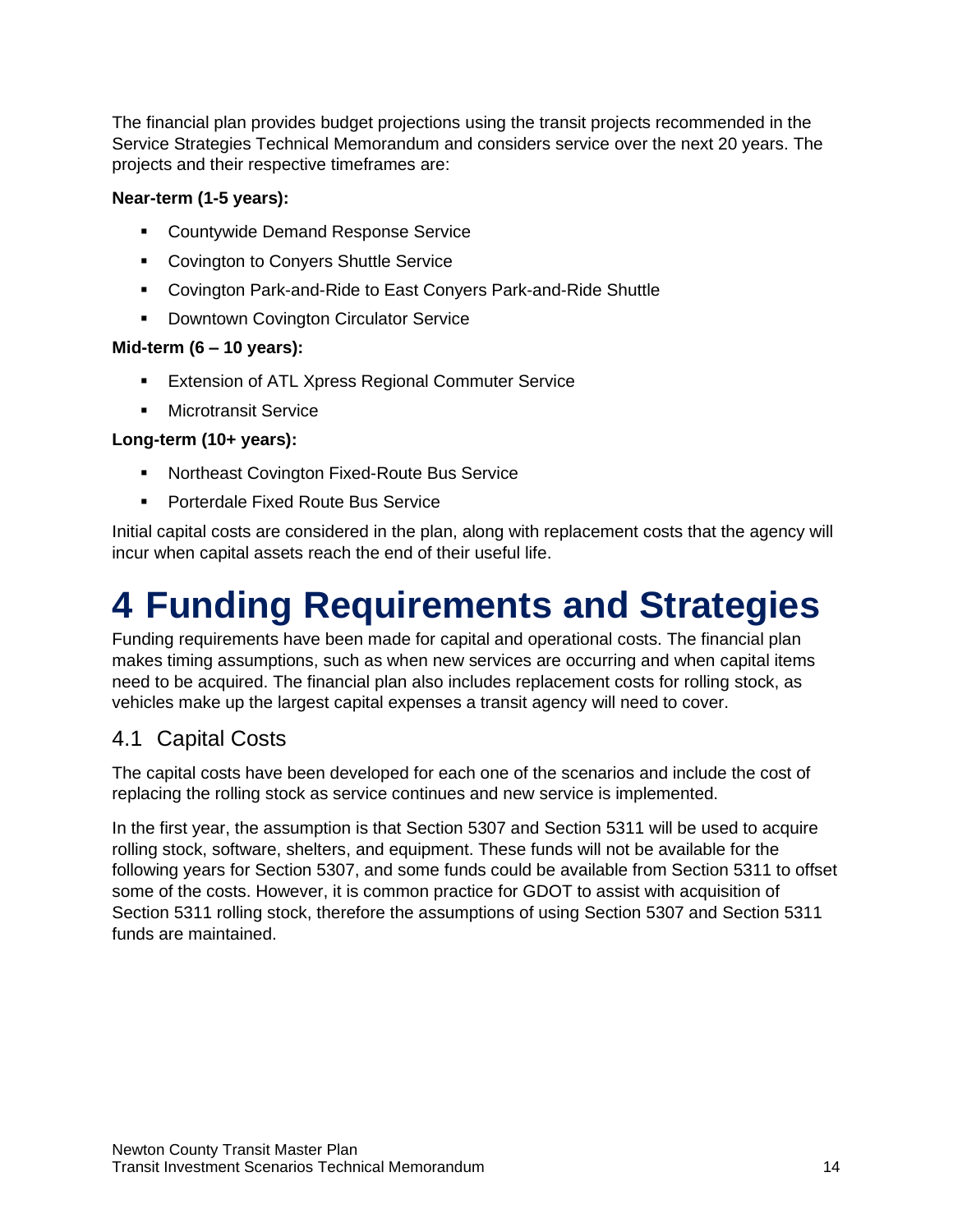| Year | <b>Program Elements</b>                               | <b>Capital Cost</b> | <b>Federal Source</b><br>(5307) | <b>Federal Source</b><br>(5311) | <b>Total Local</b><br><b>Share</b> |
|------|-------------------------------------------------------|---------------------|---------------------------------|---------------------------------|------------------------------------|
|      | <b>Capital Purchases</b>                              | \$710,000           | \$251,750                       | \$251,750                       | \$186,500                          |
| 2023 | Administration                                        | \$40,000            | \$16,000                        | \$16,000                        | \$8,000                            |
|      | Total                                                 | \$750,000           | \$277,750                       | \$277,750                       | \$194,500                          |
| 2028 | Mid-Term                                              | \$490,025           | \$208,261                       | \$208,261                       | \$74,504                           |
| 2029 | <b>Replacement Vehicles</b>                           | \$656,729           | \$279,110                       | \$279,110                       | \$98,509                           |
| 2032 | Long-Term                                             | \$424,051           | \$180,222                       | \$180,222                       | \$63,608                           |
| 2035 | <b>Replacement Vehicles</b><br>for Near and Mid Terms | \$698,669           | \$296,930                       | \$296,930                       | \$104,799                          |
|      | Total                                                 | \$2,269,464         | \$964,522                       | \$964,522                       | \$340,420                          |

### **Table 3: Project Capital Costs (High Scenario)**

## <span id="page-14-0"></span>4.2 Operations and Maintenance

Operations and maintenance costs are shown in **[Table 4](#page-14-2)**. With new services added as the transit system matures, costs also increase over the years. Since ridership is also increasing, as more service is offered, fares increase, and this helps with offsetting the total operational costs and reducing the subsidy.

#### <span id="page-14-2"></span>**Table 4: Operating Cost Scenarios**

| <b>Phases</b> | <b>Operating</b><br><b>Cost (High)</b> | <b>Operating</b><br>Cost (Low) | Fare<br><b>Revenue</b><br>(High) | Fare<br><b>Revenue</b><br>(Low) | Total<br><b>Subsidy</b><br>(High) | <b>Total</b><br><b>Subsidy</b><br>(Low) |
|---------------|----------------------------------------|--------------------------------|----------------------------------|---------------------------------|-----------------------------------|-----------------------------------------|
| Near-Term     | \$8,023,833                            | \$5,009,451                    | \$805,987                        | \$643,899                       | \$7,222,846                       | \$4,365,552                             |
| Mid-Term      | \$12,806,894                           | \$8,198,055                    | \$1,270,399                      | \$1,063,529                     | \$11,536,495                      | \$7,134,526                             |
| Long-Term     | \$23,401,499                           | \$15,690,295                   | \$3,029,008                      | \$2,639,968                     | \$20,372,491                      | \$13,050,326                            |

## <span id="page-14-1"></span>4.3 Forecasted Federal Funding

Under this plan, federal funding will increase just based on inflation, which results in a higher share of local funding as the agency adds service from year to year, as shown in **[Table 5](#page-14-3)**.

#### <span id="page-14-3"></span>**Table 5: Federal Sources of Funding**

| <b>Phases</b> | <b>Section 5307</b><br>(High) | Section 5307<br>(Low) | Section 5311<br>(High) | <b>Section 5311</b><br>(Low) | <b>Total Local</b><br><b>Share (High)</b> | <b>Total Local</b><br>Share (Low) |
|---------------|-------------------------------|-----------------------|------------------------|------------------------------|-------------------------------------------|-----------------------------------|
| Near-Term     | \$1,809,830                   | \$953,176             | \$1,533,401            | \$1,371,372                  | \$3,879,615                               | \$2,041,004                       |
| Mid-Term      | \$2,217,683                   | \$1,592,646           | \$2,312,735            | \$1,665,903                  | \$7,006,078                               | \$3,857,977                       |
| Long-Term     | \$3,276,498                   | \$2,746,470           | \$3,333,313            | \$2,934,718                  | \$13,762,680                              | \$7,369,138                       |